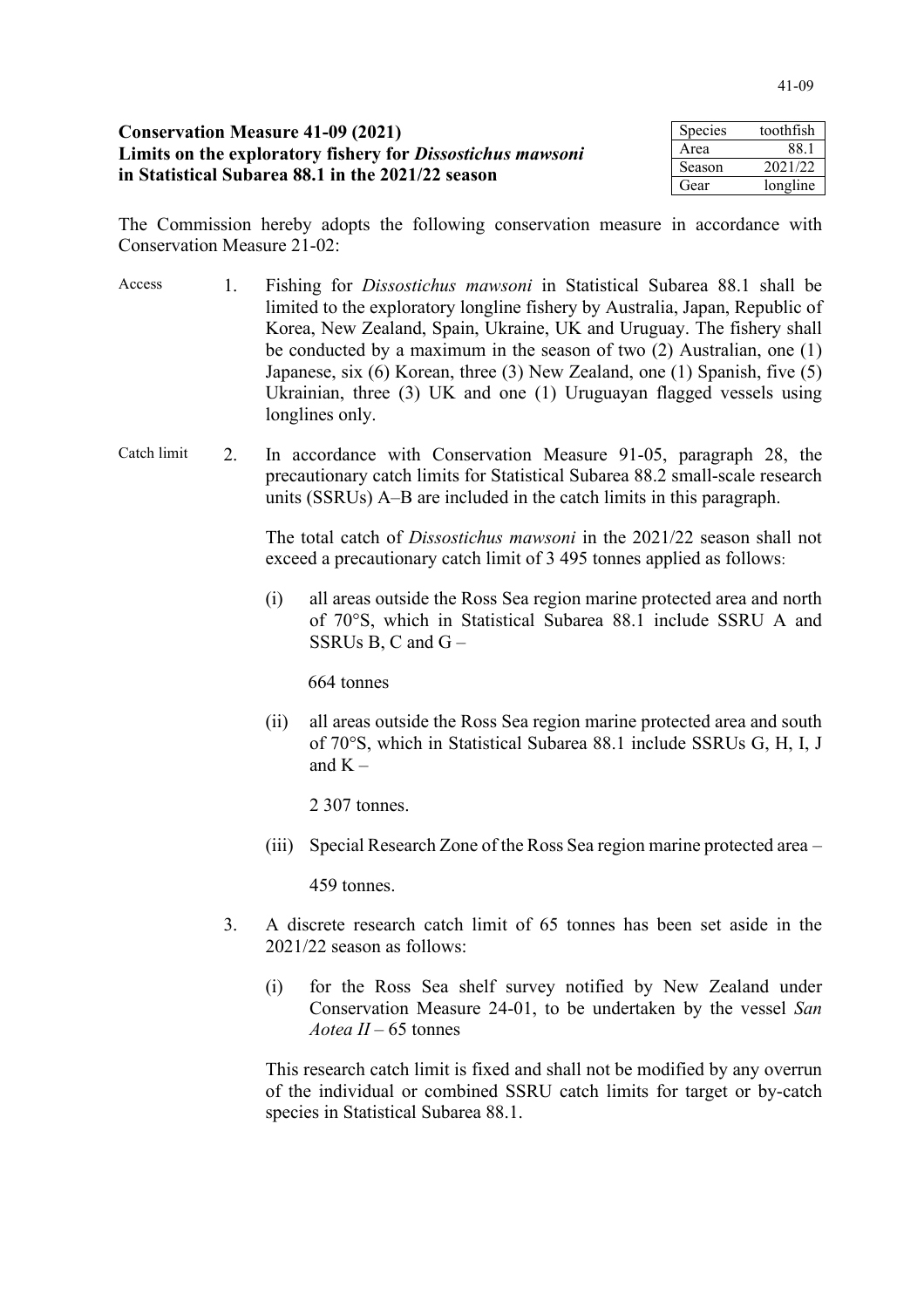| Season | For the purpose of the exploratory longline fishery for <i>Dissostichus</i>      |
|--------|----------------------------------------------------------------------------------|
|        | <i>mawsoni</i> in Statistical Subarea 88.1, the 2021/22 season is defined as the |
|        | period from 1 December 2021 to 31 August 2022.                                   |

## Fishing operations 5. The exploratory longline fishery for *Dissostichus mawsoni* in Statistical Subarea 88.1 shall be carried out in accordance with the provisions of Conservation Measure 41-01, except paragraph 6.

By-catch 6. The by-catch limits for Statistical Subarea 88.2 SSRUs A–B are included in the by-catch limits in this paragraph. This paragraph also applies to Statistical Subarea 88.2 SSRUs A–B.

> The total by-catch<sup>1</sup> in the 2021/22 season shall not exceed a precautionary catch limit of 170 tonnes of skates and rays, and 494 tonnes of *Macrourus* spp. Within these total by-catch limits, individual limits will apply as follows:

> (i) all areas outside the Ross Sea region marine protected area and north of 70°S, which in Statistical Subarea 88.1 include SSRU A and SSRUs B, C and G –

33 tonnes of skates and rays, 106 tonnes of *Macrourus*spp., 33 tonnes of other species

(ii) all areas outside the Ross Sea region marine protected area and south of 70°S, which in Statistical Subarea 88.1 include SSRUs G, H, I, J and  $K -$ 

115 tonnes of skates and rays, 316 tonnes of *Macrourus* spp., 115 tonnes of other species

(iii) Special Research Zone of the Ross Sea region marine protected area –

22 tonnes of skates and rays, 72 tonnes of *Macrourus* spp., 22 tonnes of other species.

For the purposes of this paragraph '*Macrourus* spp.' and 'skates and rays' should each be counted as a single species.

On all vessels, all skates and rays must be brought on board or alongside the vessel to be checked for tags and for their condition to be assessed. Recaptured tagged skates and rays, as per Conservation Measure 41-01, Annex 41-01/C, paragraphs 2(vii) and (ix), should not be re-released. Unless otherwise specified by scientific observers, all other skates and rays caught alive and with a high probability of survival should be released alive, by vessels, by cutting snoods, and when practical, removing the hooks, and the number should be recorded and reported to the Secretariat.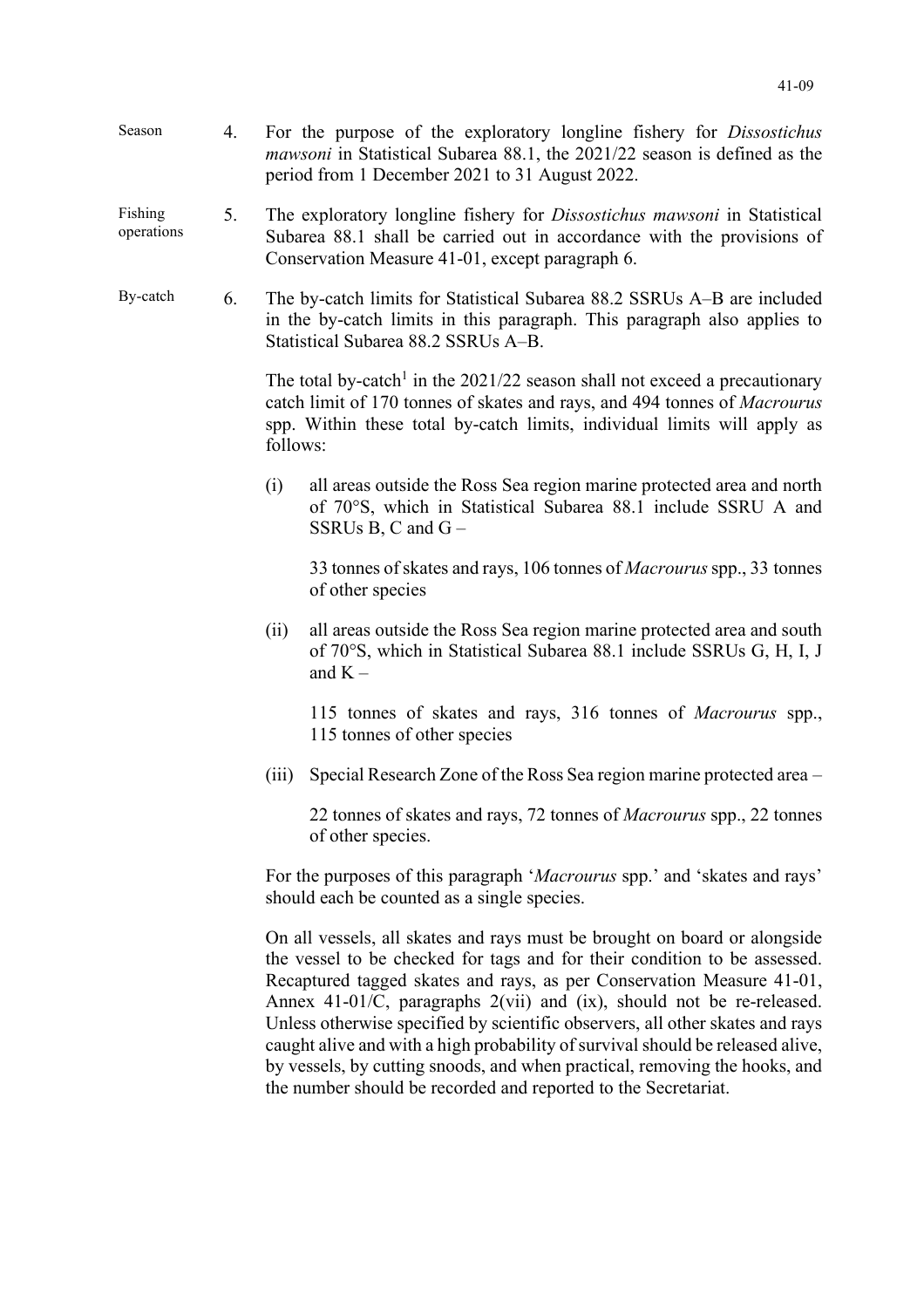|                       |     | If the by-catch of any one species is equal to, or greater than, 1 tonne in any<br>one haul or set <sup>2</sup> , then the fishing vessel shall move to another location at<br>least 5 n miles <sup>3</sup> distant. The fishing vessel shall not return to any point<br>within 5 n miles of the location where the by-catch exceeded 1 tonne for a<br>period of at least five days <sup>4</sup> . The location where the by-catch exceeded<br>1 tonne is defined as the path <sup>5</sup> followed by the fishing vessel. |
|-----------------------|-----|----------------------------------------------------------------------------------------------------------------------------------------------------------------------------------------------------------------------------------------------------------------------------------------------------------------------------------------------------------------------------------------------------------------------------------------------------------------------------------------------------------------------------|
|                       |     | If the catch of <i>Macrourus</i> spp. taken by a single vessel in any two 10-day<br>periods <sup>6</sup> in any SSRU exceeds 1 500 kg in each 10-day period and exceeds<br>16% of the catch of <i>Dissostichus</i> spp. by that vessel in that SSRU, the vessel<br>shall cease fishing in that SSRU for the remainder of the season.                                                                                                                                                                                       |
| Mitigation            | 7.  | The exploratory longline fishery for <i>Dissostichus mawsoni</i> in Statistical<br>Subarea 88.1 shall be carried out in accordance with the provisions of<br>Conservation Measure 25-02.                                                                                                                                                                                                                                                                                                                                   |
|                       | 8.  | Any vessel catching a total of three (3) seabirds shall immediately change<br>to night setting only (i.e. setting only during the hours of darkness between<br>the times of <u>nautical twilight</u> <sup>7</sup> $)^8$ .                                                                                                                                                                                                                                                                                                  |
| Observers             | 9.  | Each vessel participating in the fishery shall have at least two scientific<br>observers, one of whom shall be an observer appointed in accordance with<br>the CCAMLR Scheme of International Scientific Observation, on board<br>throughout all fishing activities within the fishing period.                                                                                                                                                                                                                             |
| <b>VMS</b>            | 10. | Each vessel participating in this exploratory longline fishery shall be<br>required to operate a VMS at all times, in accordance with Conservation<br>Measure 10-04.                                                                                                                                                                                                                                                                                                                                                       |
| <b>CDS</b>            | 11. | Each vessel participating in this exploratory longline fishery shall be<br>required to participate in the Catch Documentation Scheme for<br>Dissostichus spp., in accordance with Conservation Measure 10-05.                                                                                                                                                                                                                                                                                                              |
| Research              | 12. | Each vessel participating in this exploratory fishery shall conduct<br>fishery-based research in accordance with the Research Plan and Tagging<br>Program described in Conservation Measure 41-01, Annex 41-01/B and<br>Annex 41-01/C respectively. The setting of research hauls (Conservation<br>Measure 41-01, Annex 41-01/B, paragraphs 3 and 4) is not required.                                                                                                                                                      |
|                       | 13. | Toothfish shall be tagged at a rate of at least one fish per tonne green weight<br>caught in each SSRU.                                                                                                                                                                                                                                                                                                                                                                                                                    |
| Data:<br>catch/effort | 14. | For the purpose of implementing this conservation measure in the 2021/22<br>season, the following shall apply:                                                                                                                                                                                                                                                                                                                                                                                                             |
|                       |     | (i)<br>the Daily Catch and Effort Reporting System set out in Conservation<br>Measure 23-07;                                                                                                                                                                                                                                                                                                                                                                                                                               |